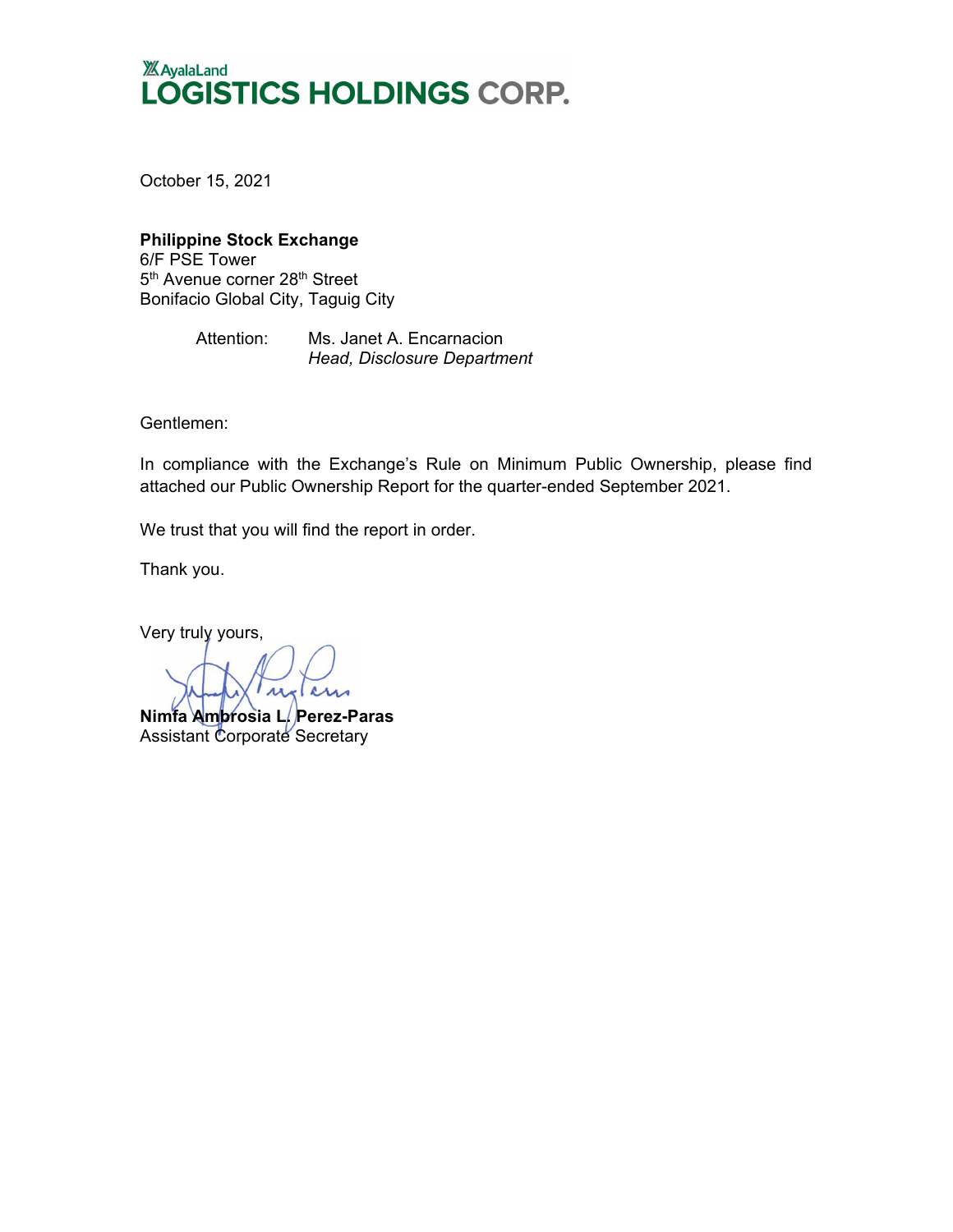## **AYALALAND LOGISTICS HOLDINGS CORP.**

### **Computation of Public Ownership as of September 30, 2021**

|                                                         |                     | <b>Number of Shares</b> |   |                  |
|---------------------------------------------------------|---------------------|-------------------------|---|------------------|
|                                                         |                     | A                       | В | <b>Total</b>     |
| Number of Issued Shares                                 |                     |                         |   | 6,301,591,987    |
| Less: Number of Treasury Shares (if any)                |                     |                         |   | 0                |
| <b>Number of Issued and Outstanding Shares</b><br>Less: |                     |                         |   | 6,301,591,987    |
|                                                         | % to total          |                         |   |                  |
|                                                         | I/O Shares          | A                       | В | <b>Total</b>     |
| <b>Directors</b>                                        |                     |                         |   |                  |
| Bernard Vincent O. Dy                                   |                     |                         |   |                  |
| <b>Direct</b>                                           | 0.0000 %            |                         |   | $\overline{2}$   |
| Felipe U. Yap                                           |                     |                         |   |                  |
| <b>Direct</b>                                           | 0.0002 %            |                         |   | 10,000           |
| Indirect (ESOWN subscription)                           | 0.4443 %            |                         |   | 28,000,000       |
| Indirect (thru PCD)                                     | 0.0476 %            |                         |   | 3,000,000        |
| Jose Emmanuel H. Jalandoni                              |                     |                         |   |                  |
| <b>Direct</b>                                           | 0.0000 %            |                         |   | $\overline{2}$   |
| Maria Rowena M. Tomeldan                                |                     |                         |   |                  |
| <b>Direct</b>                                           | 0.0000 %            |                         |   | $\overline{2}$   |
|                                                         |                     |                         |   |                  |
| Indirect (thru PCD)                                     | 0.0007 %            |                         |   | 43,000           |
| Indirect (held by members of immediate family)          | 0.0017 %            |                         |   | 106,000          |
| Cassandra Lianne S. Yap                                 |                     |                         |   |                  |
| Indirect (thru PCD)                                     | 0.0260 %            |                         |   | 1,638,000        |
| Rex Ma. A. Mendoza                                      |                     |                         |   |                  |
| Direct                                                  | 0.0000 %            |                         |   | 1                |
| Nathanael C. Go                                         |                     |                         |   |                  |
| <b>Direct</b>                                           | 0.0163 %            |                         |   | 1,025,000        |
| Indirect (held under David Go Sec)<br>Renato O. Marzan  | 0.5455 %            |                         |   | 34,375,000       |
| <b>Direct</b>                                           | 0.0000 %            |                         |   |                  |
|                                                         |                     |                         |   | 1                |
| Jaime Alfonso E. Zobel de Ayala                         |                     |                         |   |                  |
| <b>Direct</b><br>Sub-total                              | 0.0000 %<br>7.0822% |                         |   | 68,197,009       |
|                                                         |                     |                         |   |                  |
| <b>Officers</b>                                         |                     |                         |   |                  |
| Jose Emmanuel H. Jalandoni (same as above)              |                     |                         |   |                  |
| Felipe U. Yap (same as above)                           |                     |                         |   |                  |
| Maria Rowena M. Tomeldan (same as above)                |                     |                         |   |                  |
| Augusto D. Bengzon                                      | 0.00000 %           |                         |   | $\mathbf 0$      |
| Francis M. Montojo                                      | 0.00000 %           |                         |   | $\mathbf 0$      |
| June Vee D. Monteclaro-Navarro                          | 0.00000 %           |                         |   | $\mathbf 0$      |
| Nimfa Ambrosia L. Perez-Paras                           | 0.00000 %           |                         |   | $\pmb{0}$        |
| Francis Paolo P. Tiopianco                              | 0.00000 %           |                         |   | $\pmb{0}$        |
| Amelia Ann T. Alipao                                    | 0.00000 %           |                         |   | $\pmb{0}$        |
| Annabeth R. Bernardo                                    | 0.00000 %           |                         |   | $\boldsymbol{0}$ |
| Sub-total                                               | 0.00000%            |                         |   | 0                |
| <b>Principal Stockholders</b>                           |                     |                         |   |                  |
| Ayala Land, Inc.                                        |                     |                         |   |                  |
| Direct                                                  | 70.8988 %           |                         |   | 4,467,752,834    |
| Sub-total                                               | 70.8988 %           |                         |   | 4,467,752,834    |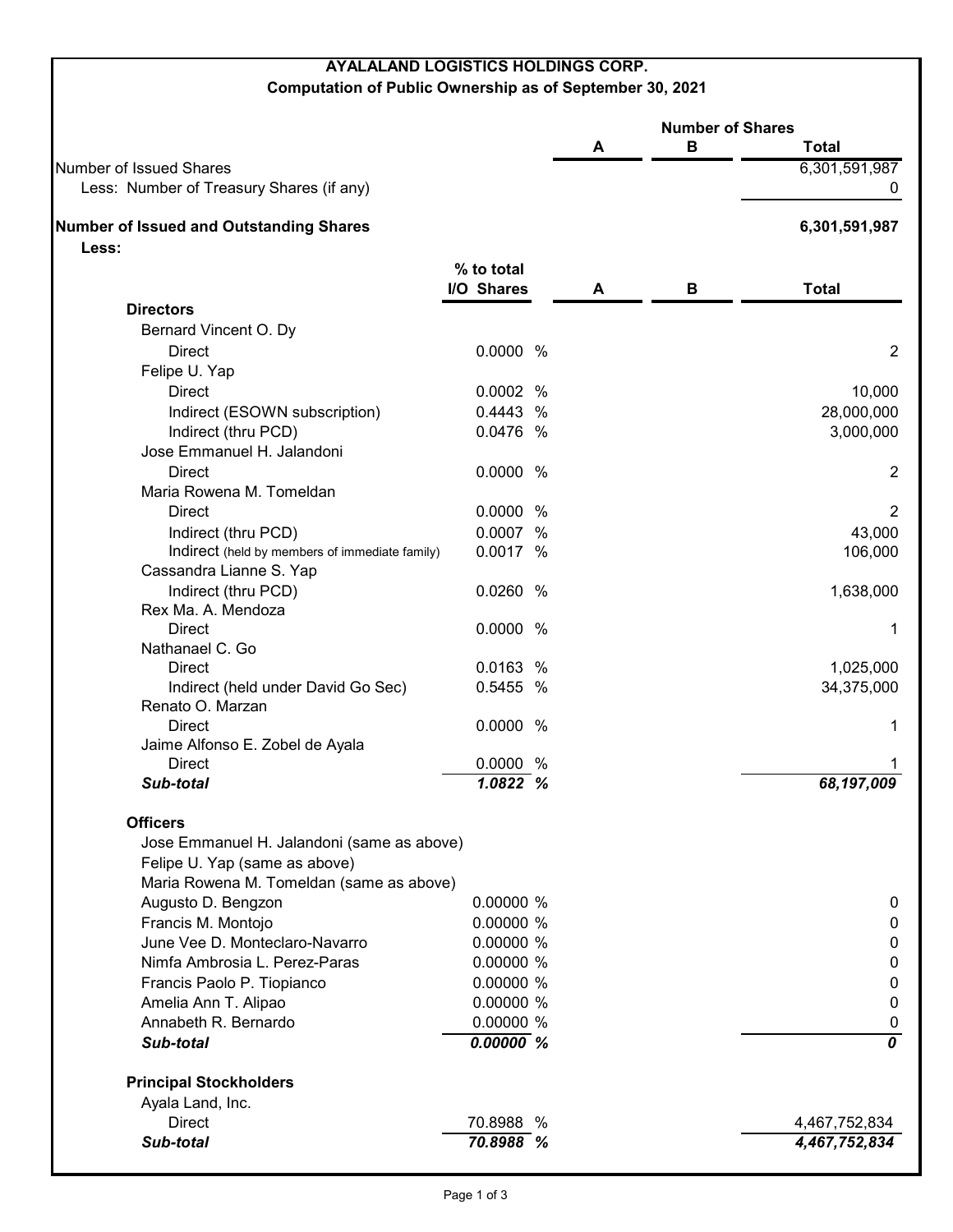| <b>Others</b>                                                                   |                |   |               |
|---------------------------------------------------------------------------------|----------------|---|---------------|
| <b>Affiliates</b>                                                               |                | % |               |
| Orion Land Inc.                                                                 |                |   |               |
| <b>Direct</b>                                                                   | 0.7846 %       |   | 49,444,216    |
| Government                                                                      |                | % |               |
| <b>Banks</b>                                                                    | $\blacksquare$ | % |               |
| <b>Employees</b>                                                                |                |   |               |
| <b>ESOWN Subscriptions*</b>                                                     | 0.0637%        |   | 4,013,700     |
| Employees' Shares (direct/indirect)                                             | 0.0059 %       |   | 370,450       |
| <b>Lock-Up Shares</b>                                                           |                | % |               |
| Sub-total                                                                       | $0.8542\%$     |   | 53,828,366    |
| <b>TOTAL</b>                                                                    | 72.8352 %      |   | 4,589,778,209 |
| <b>Total Number of Shares Owned by the Public</b>                               |                |   | 1,711,813,778 |
| *excluding subscriptions of director listed above and employees in subsidiaries |                |   |               |